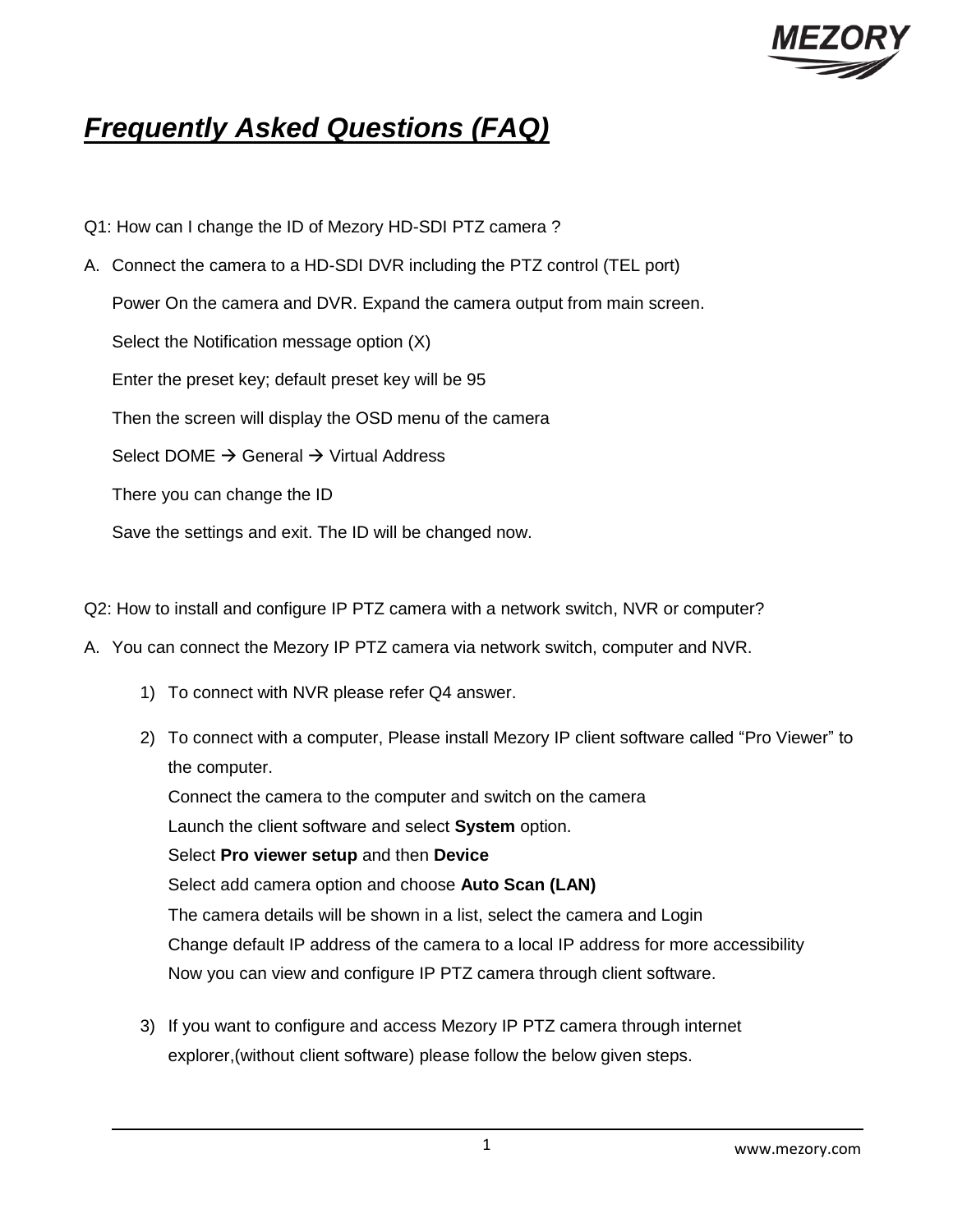

If you do not know the IP address of Mezory IP PTZ camera, Please install **IP Installer Pro** software to the computer to which the camera is connected. Open the software and select **search** option. A list will show IP address and other details of the camera.

Open Internet Explorer and enter the IP address of Mezory IP PTZ camera. Enter the login information and press enter.

Now you can view, configure and reset the camera according to your convenience.

Q3: What is the default IP address and log in information for Mezory IP PTZ camera?

| A: Default IP address : | 10.20.30.40 OR 10.20.30.41 |  |
|-------------------------|----------------------------|--|
| Username                | root                       |  |
| Password                | root                       |  |

Q4: How do I configure IP camera using Mezory MZRN-0490 NVR?

- A. For all 4,8, and 16 channel NVR, kindly do the following steps:
	- 1) Connect your IP camera to the NVR
	- 2) On the live mode main screen, right click the mouse and choose "**camera registration**". New window will be displayed with a list includes all camera previously registered within the NVR.
	- 3) Click "**Scan**" button to search for new cameras. New window will be displayed

Use "**Advanced Scan**" button if the camera is networked but not scanned. This setup allows you to change the network setting of the NVR's VIDEO IN port which is camera's network environment. Check the camera's network setting first before you use this setup.

- A Make sure that this setting does not conflict with the WAN setting. For more information on the WAN setting, Refer to NVR operation Manual.
- 4) Select "**Scan**" button within the new window to commence scan process
- 5) Select a camera from the scan list and then select **Add Camera**. The device login window will appear.
- 6) Enter a User ID and a Password for the selected camera.
- 7) **Apply to All Devices**: Selects to apply the same user and password to all selected devices if you selected more than one device and the selected devices have the same user ID and password.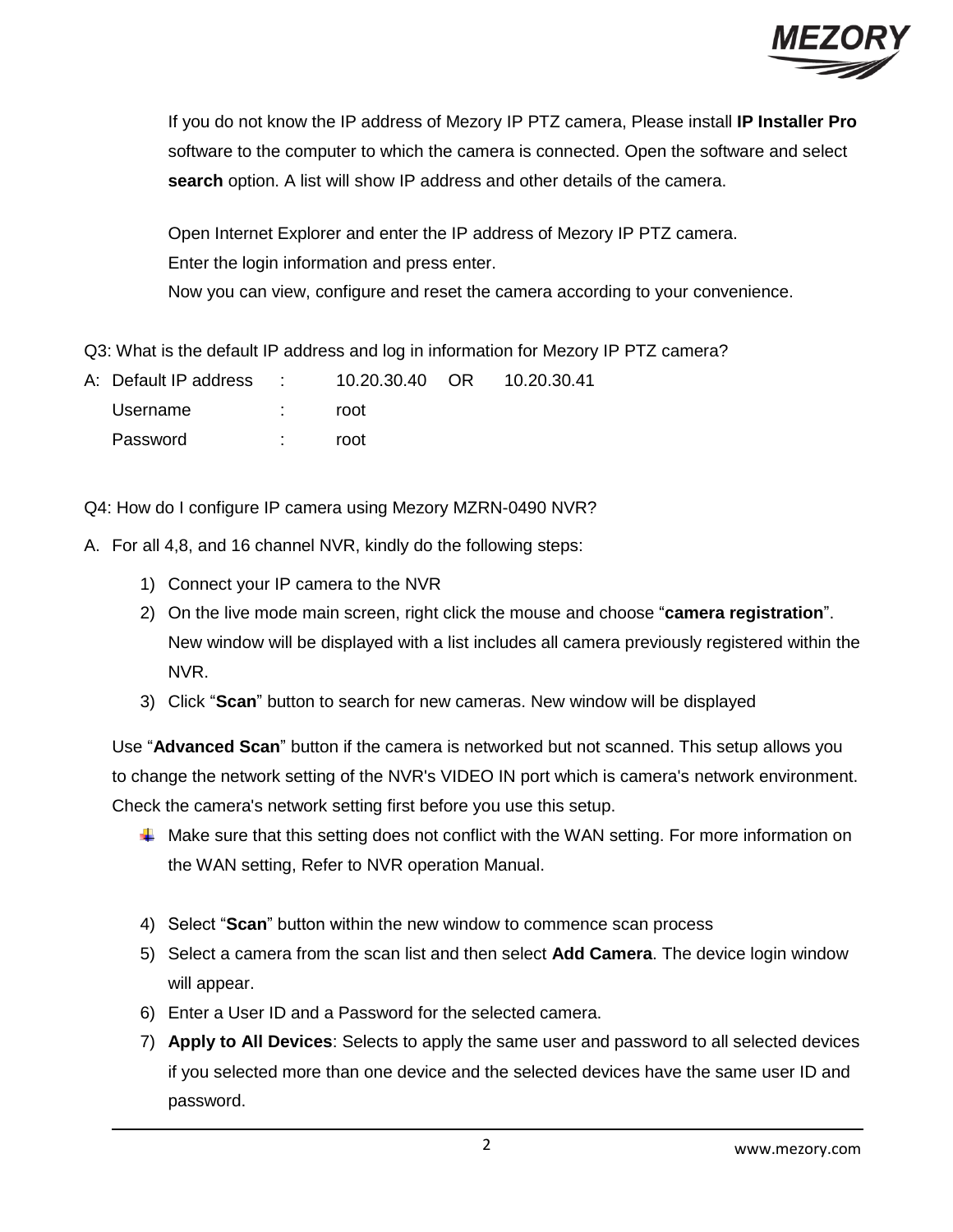

- 8) Make sure to choose the right protocol from "**Protocol**" drop menu.
- 9) Make sure to select the scan mode from "**Mode**" drop menu **Auto Scan (LAN)**: Lists cameras in a LAN environment. If Auto Scan (LAN) fails to recognize a camera, try using IP Address Scan instead.

**IP Address Scan**: Enter the IP address of a camera. The NVR scans for the camera matching the specified address. If you enter IP address's range, the NVR scans for cameras falling under the specified address's range. By specifying an IP address, you can also specify which port to use with the Remote Admin feature. It is recommended that the camera not be networked via DHCP (Dynamic Host Configuration Protocol). If the camera is networked via DHCP, connection to the camera may not be made properly depending on changes in the external network environment.

- Q5: What is the default password for new Mezory MZRN-0890 NVR?
- A: For all 4, 8 and 16 channel NVR, There is no default password for the admin account. Select admin and then OK without entering a password to log in.
	- $\ddot{\phantom{1}}$  Leaving the admin account unassigned with a password poses a security risk. Please assign a password at your earliest convenience.

Q6: How to create user accounts for Mezory MZRN-1690 NVR?

- A: For all 4, 8 and 16 channel NVR, kindly do as follow:
	- 1) While in Live mode, press the remote control's "**SETUP**" button or select **Live menu > Setup** using the mouse.
	- 2) Choose "**System**" menu within the displayed screen.
	- 3) Choose "**User**" submenu at the left of displayed screen.
	- 4) Select **+ Group"** and enter a group name. A group name can be up to 15 characters in length.
	- 5) Specify the group's permission settings. For more information on permission settings, refer to the operation Manual.
	- 6) Select **+ User** and then enter a user name.
	- 7) Select a group for the user and then enter a password. The password can be up to 16 characters in length and may include letters, symbols, and numbers.
	- 8) Select "**OK"**. Configure "**Auto Login"** and "**Auto Logout**"settings.
	- 9) Select "**Apply"** or "**OK"** to exit.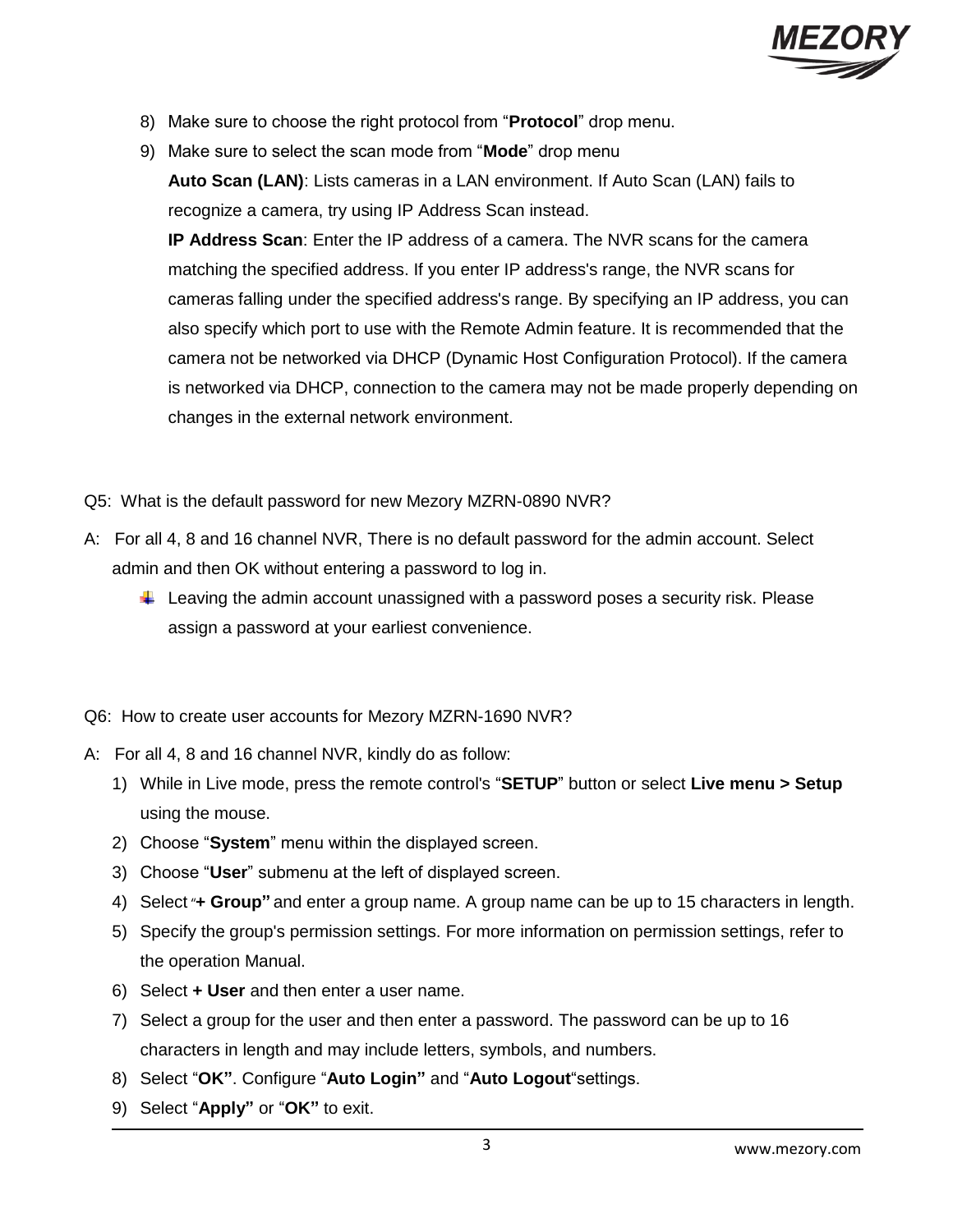

- Q7: How to change user passwords and permission setting for Mezory NVR?
- A: Kindly see answer for Q3
- Q8: What is default password for Mezory DVR?
- A: The initial default Password is (1111)
- Q9: What is default password for MZRS-0490 HD-SDI DVR?
- A: The default Password is 00000000 (8 zero)
- Q10: How many User accounts can operate for MZRS-0490 HD-SDI DVR?
- A: The DVR allows for: 1 Administrator level log on, 1 Manger level log on, 25 User level logs on Each of the 27 log-on accounts can be given individual passwords and user rights
- Q11: How to connect and control multiple PTZ cameras to MZRS-0790 HD-SDI DVR?
- A: User can control PTZ cameras via RS485 communication. The PTZ domes can be wired in a Daisy chain. (Kindly refer to the DVR operation Manual).

Q12: How can I remotely view and control my MZRS-1690 HD-SDI DVR?

- A: Using our Free DDNS Server, this allows a user to connect to the unit remotely without the need for a fixed IP address. (Please register your ID & Domain at www.ddns-dvr.com in which you can Use their DDNS server as free of charge)
	- 1) Visit **www.ddns-dvr.com** to get the DDNS user ID & PW as well as Host name.
	- 2) Click to create / set account of "Dynamic DNS".
	- 3) Select "Create Account" menu.
	- 4) Create Account.
	- 5) Fill in all blanks in order to create new account. ID & Password will be emailed to you when the account is setup correctly.
	- 6) Once the DDns-Dvr account has been setup, it is necessary to add the details in the Network menu of DVR.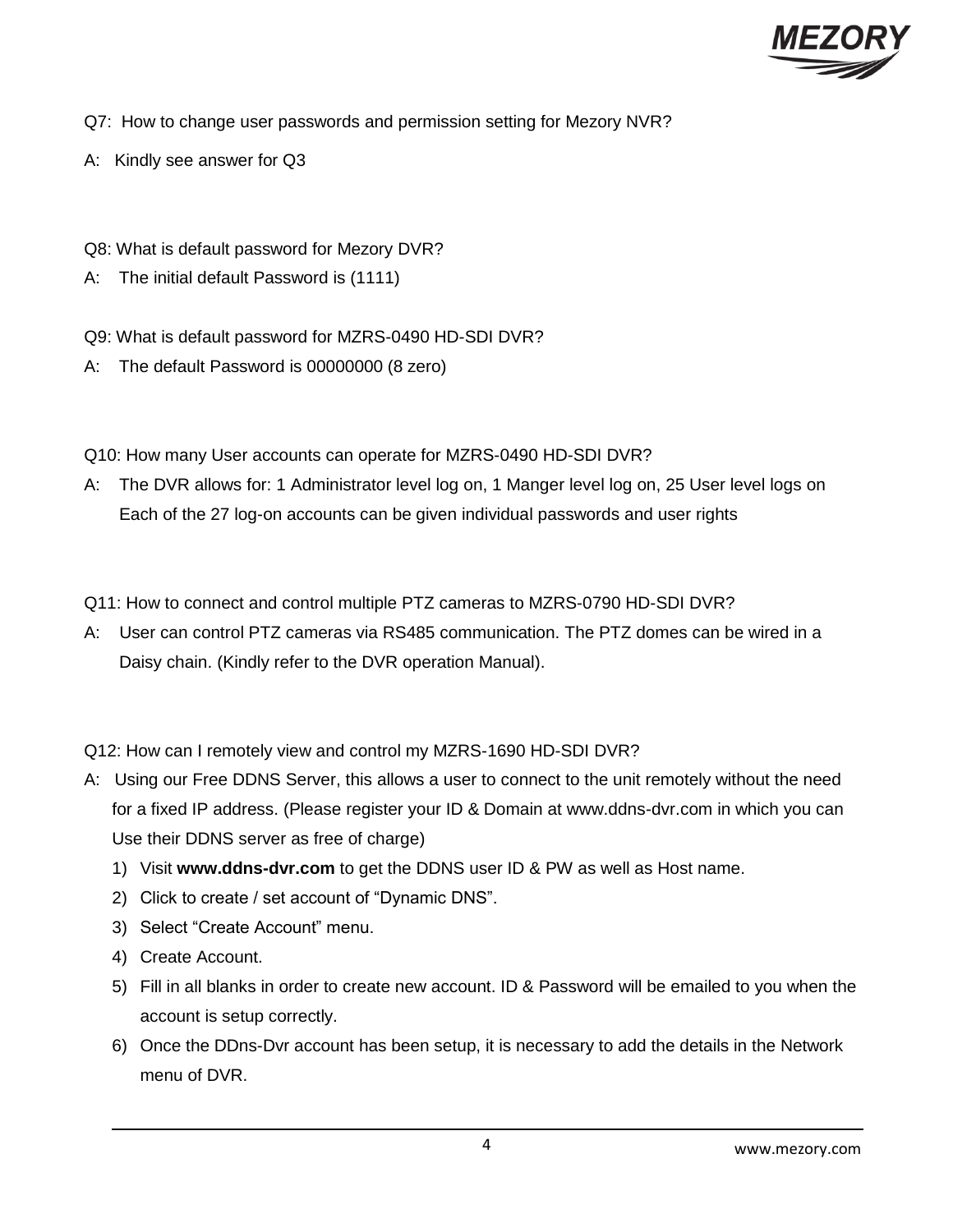

- Change DDNS to ON
- Input User ID
- Input User PW
- Input Domain
- Click "DDNS Status Check". If it is OK, click the Apply button.

Q13: What is the difference between Analogue and IP?

A: In the analogue CCTV, cameras capture an analogue video signal and transfer that signal over coaxial cable to the Digital Video Recorder (DVR). Each camera powered by plugging in the power supply right at the camera. The DVR converts the analogue signal to digital, compresses it, and then stores it on a hard drive for later retrieval. Intelligence is built into the DVR to handle such things as scheduling, motion detection, and digital zoom. Monitors (for viewing the video) are connected to the DVR, or it can be set up to publish over an internal network for viewing on PCs. The DVR can also be set up to broadcast over the Internet and can have password protection and other features.

In the IP CCTV, each network camera captures an analogue image but immediately converts it to digital inside the camera. Some digital processing can happen right at the camera, such as compression and motion detection. The digital video stream is then broadcasted over the local area network (LAN) using Ethernet (CAT5 or CAT6) cable. Power is supplied to the cameras through the Ethernet cable via Power-Over-Ethernet (POE). The Ethernet cable for each camera is plugged into the switch which feeds into the network hub. As with all network devices, some setup needs to be done for each network camera to set up its IP address and other identifying attributes.

A Network Video Recorder (NVR) performs the same function as its DVR cousin in the analogue world. It captures each camera's signal, compresses, and records it. The main difference is that the video feeds are digital (and much higher resolution) and not analogue. Software built into the NVR provides features such as intelligent search and zoom, etc. The NVR combines the video stream from the cameras and handles the broadcast over the LAN and internet for local and remote viewing.

- Q14. Which approach is more cost-effective Analogue or IP?
- A. For now, installing analogue cameras coupled with DVRs still the most cost-effective approach for most security applications. However, the cost of IP cameras and components is rapidly declining, making the IP systems more and more affordable and desirable.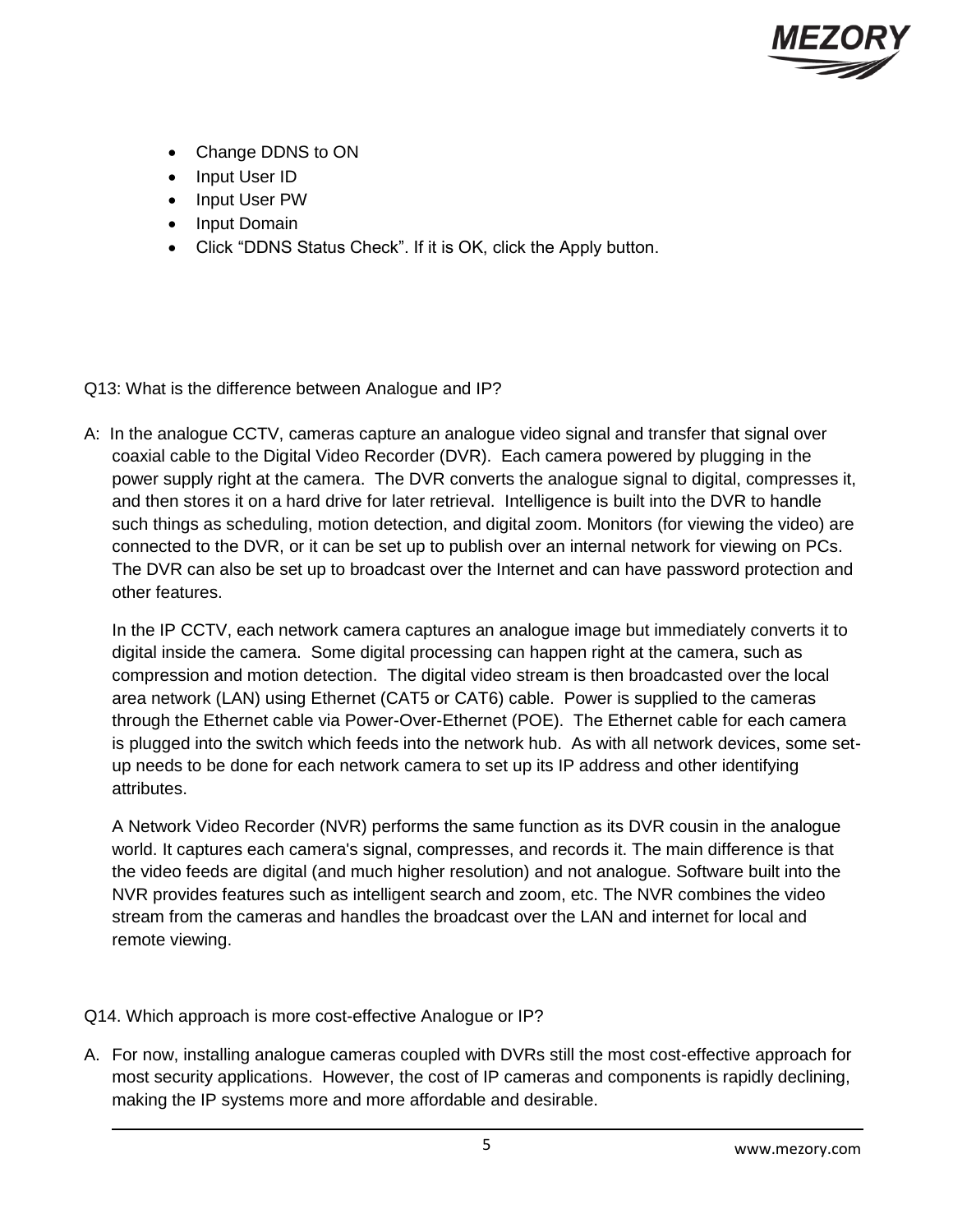

Q15. Which system has better quality Analogue or IP?

A. There are poor and good quality products no matter which type of system is used. With that being said, network cameras offer some technological advances in the areas of video quality and wireless installations. Analogue cameras cannot provide resolution above TV standards. Resolution of IP cameras can be many times higher and they can capture a clearer image when objects are moving. This could make a difference in high risk applications such as for casinos and law enforcement.

# Q16. Which system is easier to install and configure Analogue or IP?

A. If an IP network is already in place at the installation site, and it can handle the additional load of the new cameras, then IP cameras will be easier to install. If additional RJ-45 jacks are needed to plug in the network cameras, then the installer only has to run a CAT-5 cable from the camera to the nearest switch. An inexpensive switch can be installed right at the nearest wall jack. In contrast, each cable for analogue cameras must be run all the way back to the DVR. If upgrades are needed to existing IP network to handle the additional load, obviously the installation would be more difficult.

The power to cameras can be handled easily with either technology. For IP networks, built in POE adaptors make sending the power through the existing Ethernet cable easy. For analogue systems, use RG59 Siamese cable combines video and power cables into one jacket. Either way, there is no additional cabling for power. POE can run 328 feet without a repeater, and RG59 can be run 1000 feet without a repeater.

# Q17. What is a Security DVR?

A. DVR stands for Digital Video Recorder. A Security DVR is capable of taking the video from digital or analogue cameras and recording it into a digital format on a hard drive. It can record high quality maintenance free video for weeks or even months.

# Q18. What is a video capture card?

A. A video capture card or DVR card is a graphic card inside the Security DVR system which captures the signal from the cameras and stores the video on the hard drive.

# Q19. How many hours of video the Security DVR can store?

A. It depends on number of cameras, frames per second (FPS) and amount of available hard disk space. Our preconfigured systems usually provide several weeks of archive on motion detect mode.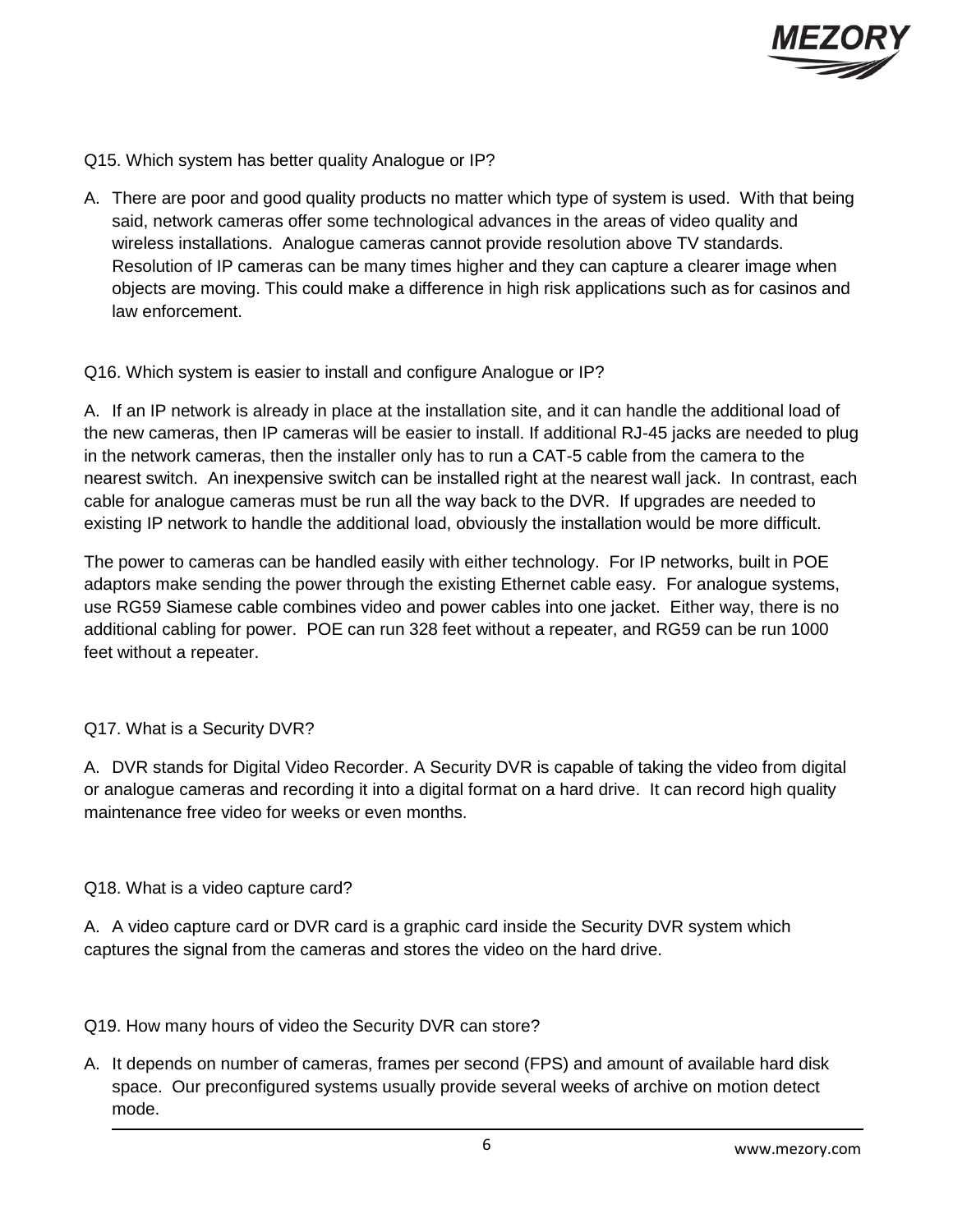

Q20. How does motion detection work? Through the camera or software?

- A. Motion detection works through the software in the DVR system by recording video when pixels in the image change. Most Security DVRs offer a sensitivity scale so the user can set the sensitivity of the motion detection.
- Q21. Can I view live and recorded video locally?
- A. Yes.
- Q22. Can I view live and recorded video remotely?
- A. Yes, most of our Security DVR systems are Internet enabled. You can view live and recorded video from anywhere through the Internet.
- Q23. What kind of broadband do I need? How much bandwidth?
- A. Basic DSL or cable will suffice in most cases.
- Q24. Can several users view one site at once?
- A. Most Internet-enabled Security DVR systems allow multiple users to view the same site simultaneously, however; the bandwidth will be shared between them.
- Q25. Can I record audio?
- A. Yes, if the Security DVR system comes with an audio option you can record audio. Most analogue cameras do not come with built in audio, so you will probably need a separate audio kit.

Q26. How many cameras do I need to cover 8000 Sq. Ft parking lot?

A. Ideally each camera covers a maximum of 1000 Sq. Ft, therefore; 8 cameras should be suitable for such a case.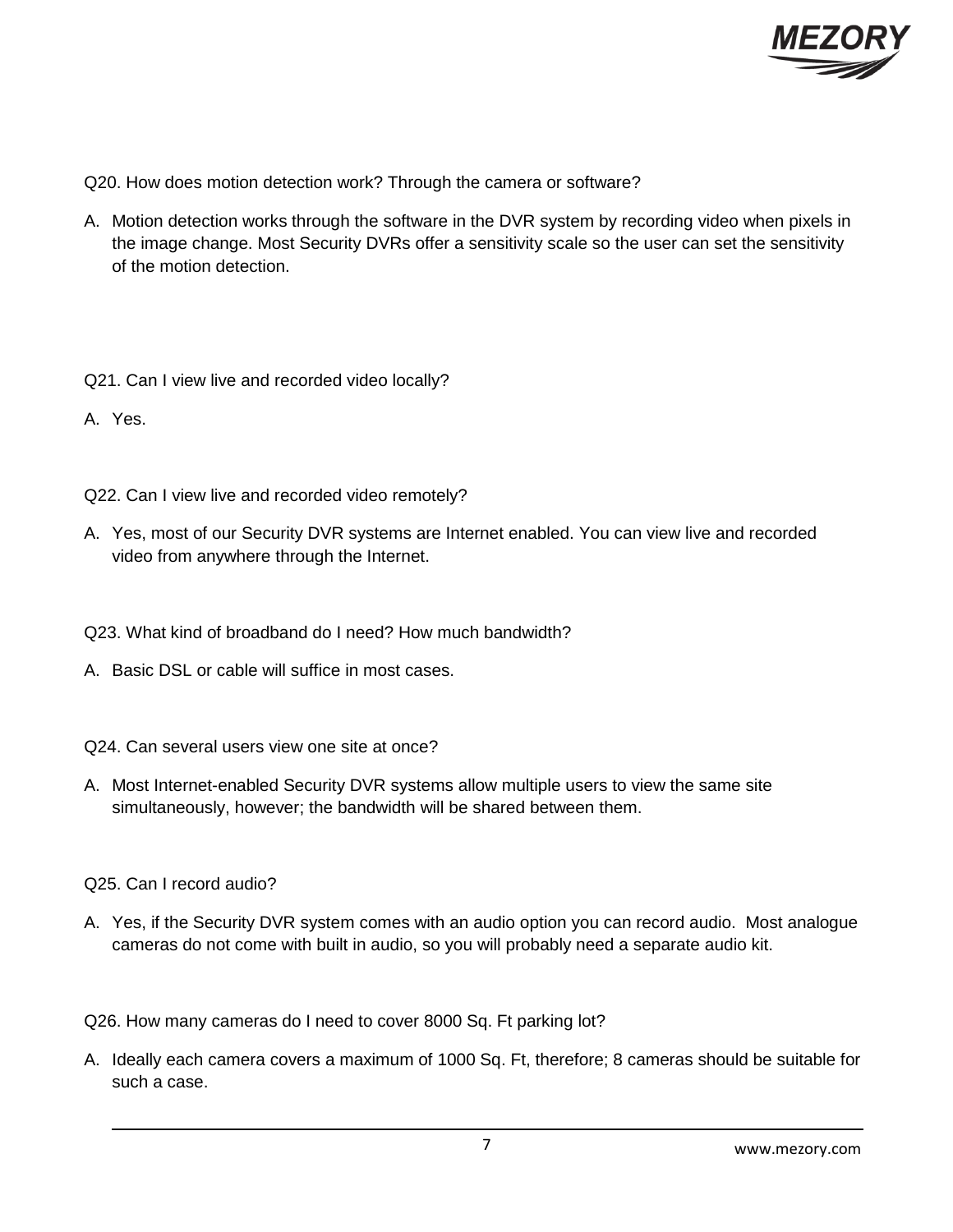

- Q27. Can I use my existing cameras?
- A. Yes, you can use your existing CCTV cameras. Simply plug them into the rear panel of the Security DVR.

#### Q28. What are the common camera formats?

A. Common formats are 1/4", 1/2", 1/3", 2/3", and 1". The size of the sensor directly affects the field of view obtained. When using the same size lens on different format sensors, different viewing areas are obtained. For example, using a 6mm lens on a 1/3" sensor will give you a 37º field of view. Using the same lens on a 1/2" sensor will increase the field of view to 56º and 74º on a 2/3" sensor.

Q29. What camera lens size is the best for my application?

A. Mezory CCTV carries a large selection of security camera lenses, but the lens you will need depends on where you plan to use it. Send a Technical request to our Support team to determine the type of lens that suit your needs.

Q30. What is the meaning of C-Mount Lenses?

A. An industry standard for lens mounting. The C-Mount has a thread with a 1 inch diameter and 32 threads per inch. The distance from the lens mounting surface to the sensor surface is 0.69 inches (17.526 mm). It is possible to mount a C mount lens onto a CS mount camera with the use of a CS adapter ring.

Q31. What is the meaning of CS-Mount Lenses?

A. An industry standard for lens mounting. The CS-Mount has a thread with a 1 inch diameter and 32 threads per inch. The distance from the lens mounting surface to the sensor surface is 0.492 inches (12.5 mm). It is not possible to use a CS mount lens on a C mount camera.

Q32. What is an Auto-Iris Lens?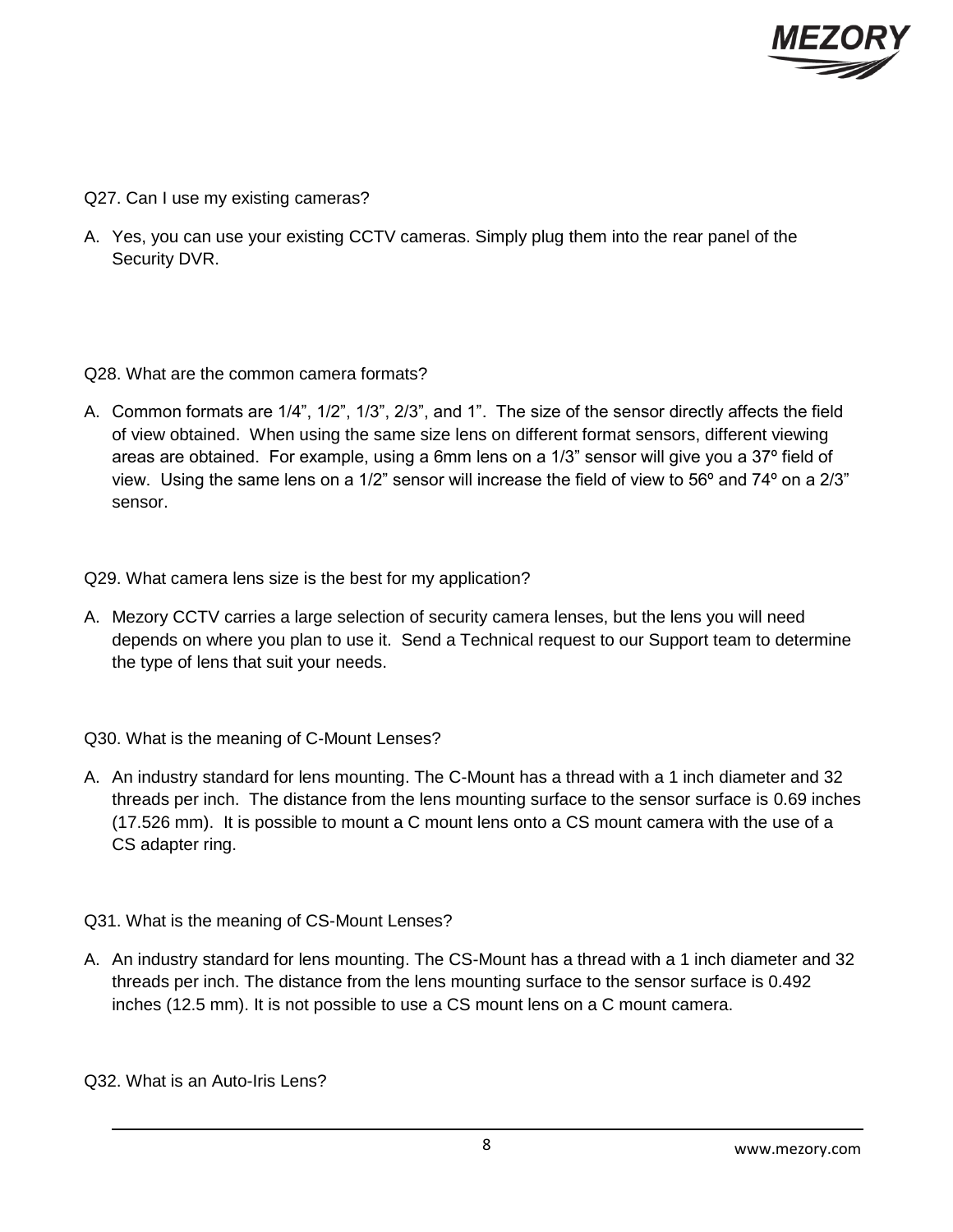

A. An auto iris lens provides consistent video signal in areas where light levels vary.

Q33. What is Lux?

A. Illumination is measured in units called Lux. As Lux number decreases, camera's light sensitivity increases (most cameras minimum illumination is 0.01).

Q34. What is the automatic Gain Control?

A. Many cameras come with an AGC circuit. This circuit examines the brightness level of the video signal to keep it at a consistent level. For example, if the video signal is dark, it will attempt to increase the gain to bring the brightness up to a normal level.

#### Q35. Explain Aperture?

A. In CCTV optics, the aperture is the diameter of the lens that controls the amount of light reaching the image sensor. It is shown by an f-number. Larger aperture lenses have smaller f-numbers. For instance, a lens with an f-number of 1.2 allows more light to reach the sensor than a lens with an f-number of 2.0 thus producing a brighter image. The higher the f-number the less light is permitted to pass into the camera.

Q36. Can I zoom in with a camera?

- A. Yes, but you need a special camera called a Pan-Tilt-Zoom or PTZ camera. Browse our selection of PTZ cameras and find the one that is right for you.
- Q37. What type of Operating System (OS) does the Security DVR use?
- A. Most PC-based Security DVR Systems use Windows 7 Professional, and Standalone Security DVRs are Linux based.

Q38. What happens if there is power outage?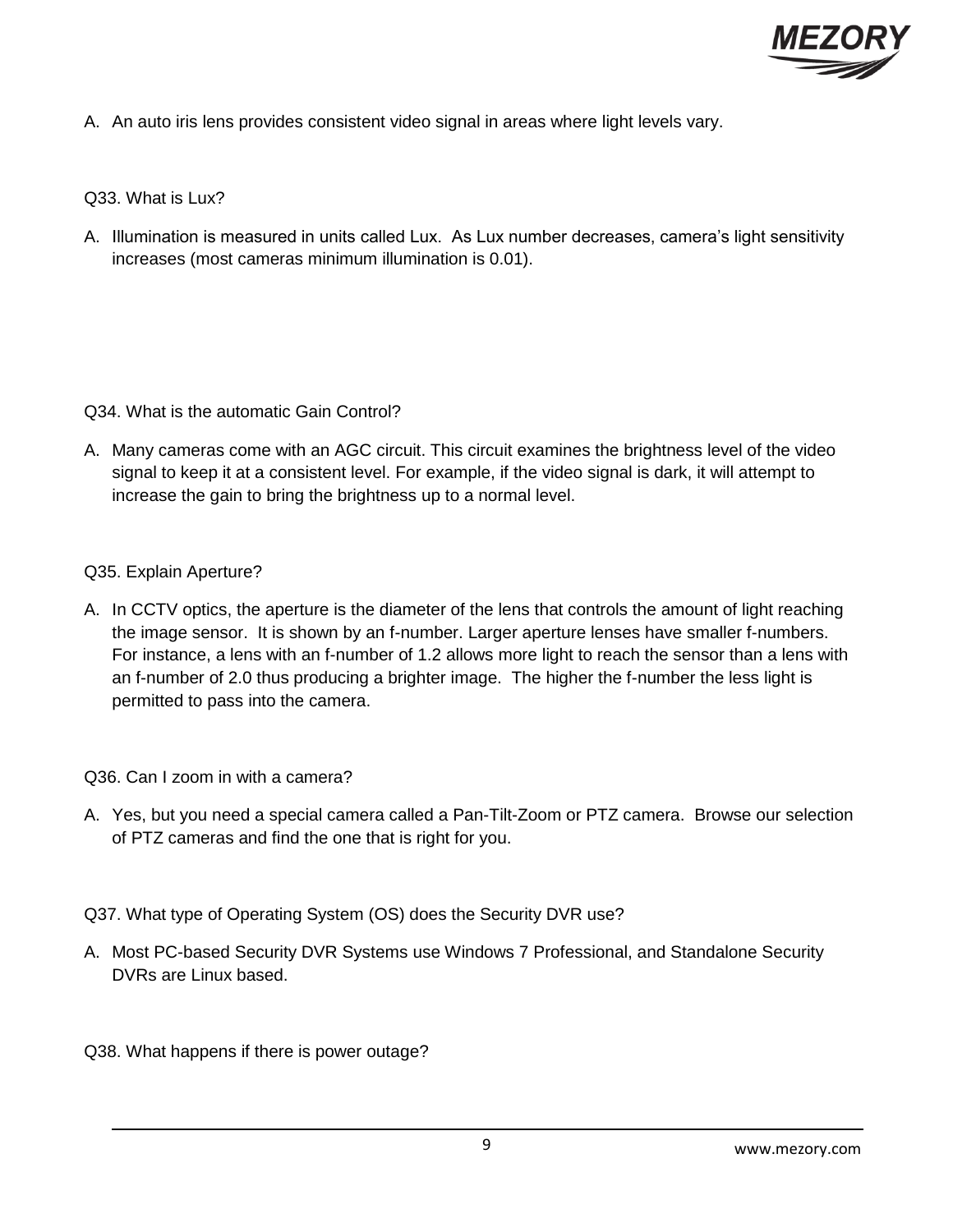

- A. Most Security DVRs will come back on as soon as power is restored. However, we suggest an uninterruptable power supply (UPS) which provides a short period of backup power and also serves as a surge protection device.
- Q39. Can the Security DVR report an alarm?
- A. Yes, some Security DVRs have that option.

# Q40. What is the meaning of auto-Iris Control?

A. An automatic iris lens is a lens with a motorized iris that automatically adjusts to only allow a specific amount of light to reach the image sensor. When there is little light, the iris will open to let more light in. When there is too much light, the iris will close to reduce the amount of light let in. Auto iris lenses are primarily used in applications where light levels vary and it would be impracticable to manually adjust the lens. Automatic iris lenses are generally more efficient than the electronic shutter since they actually control the amount of light reaching the sensor as opposed to simply adjusting shutter speed.

# Q41. What is the Back Light Compensation?

A. Many cameras include a BLC circuit. This circuit is used to help correct an image with more light behind the subject being viewed. Without backlight compensation, the subject appears dark with little detail. Using the backlight compensation will reduce the brightness of the light to allow the subject to appear brighter and bring out the details.

# Q42. Explain EXview HAD?

A. EXview HAD CCD is a trademark of Sony Corporation. The HAD CCD dramatically improves light efficiency by including near infrared light as a basic structure of the sensor. Conventional CCD sensors are sensitive to infrared light but are unable to efficiently gather the charge. Because of this greater efficiency, HAD CCD sensors achieve sensitivities approximately 4 times that of a conventional CCD.

# Q43. What is Infrared referring to?

A. The area below the visible spectrum. B&W cameras are very sensitive to infrared light and allow the use of infrared illuminators to enhance poorly lit locations without alerting subjects during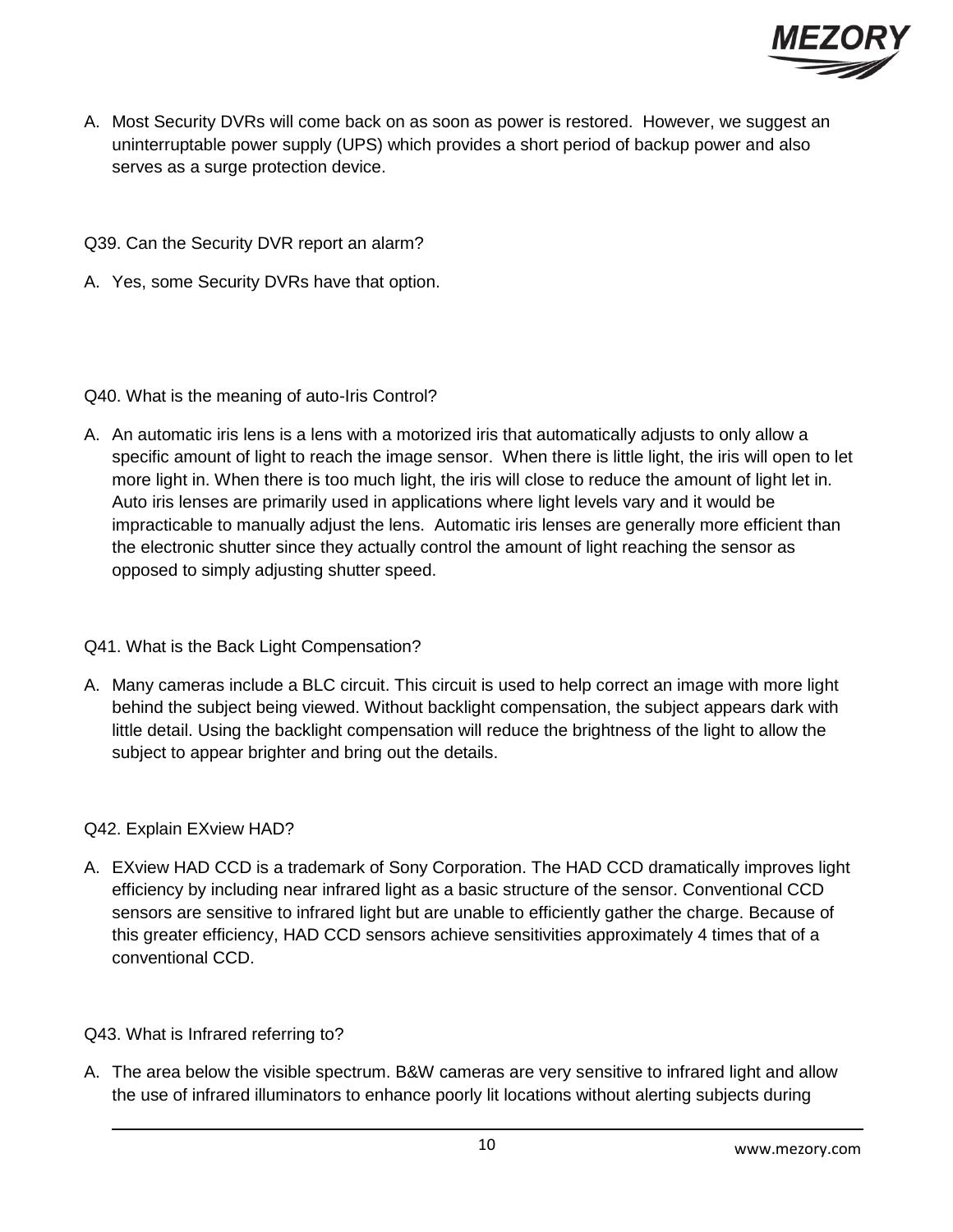

surveillance. Color cameras are also sensitive to infrared light, but require an infrared filter to filter out the red light to keep the image colors.

# Q44. What difference between HAD and Super HAD?

A. The Super HAD CCD is a version of Sony's high performance HAD with improved sensitivity from the use of more efficient on-chip micro lenses. The Super HAD optimizes the shape of the on-chip lenses in order to minimize the ineffective area between the lenses on each pixel thereby minimizing lost light and improving the overall sensitivity per pixel.

# Q45. What is the White Balance?

A. For Color cameras only. Different lighting sources provide different color temperatures. The white balance helps correct these differences by adjusting the color processing to bring the color temperature to a fixed level. Without this balancing feature, due to the CCD's poor adaptability, some colors would appear different (green instead of white in sunlight).

# Q46. What are OSD cameras?

A. OSD (On Screen Display) cameras have a menu system within the camera assembly that can be accessed in order to set functions such as Iris levels, AGC on/off and most features of standard and advanced cameras.

Q47. Why do I have a clear sharp picture during the day and it is out of focus at night?

A. This is due to the depth of field changing as the light conditions change and can be easily overcome by following set procedures.

Q48. When can I use a manual iris lens?

A. A general rule of thumb is only to use a MI lens in an internal application. This is because you are reliant on the electronic circuitry of the camera compensating for light changes in the scene and this is not able to compensate to the same DEGREE as that of an Auto Iris lens.

Q49. What is the difference between Auto Iris and Direct Drive Lenses?